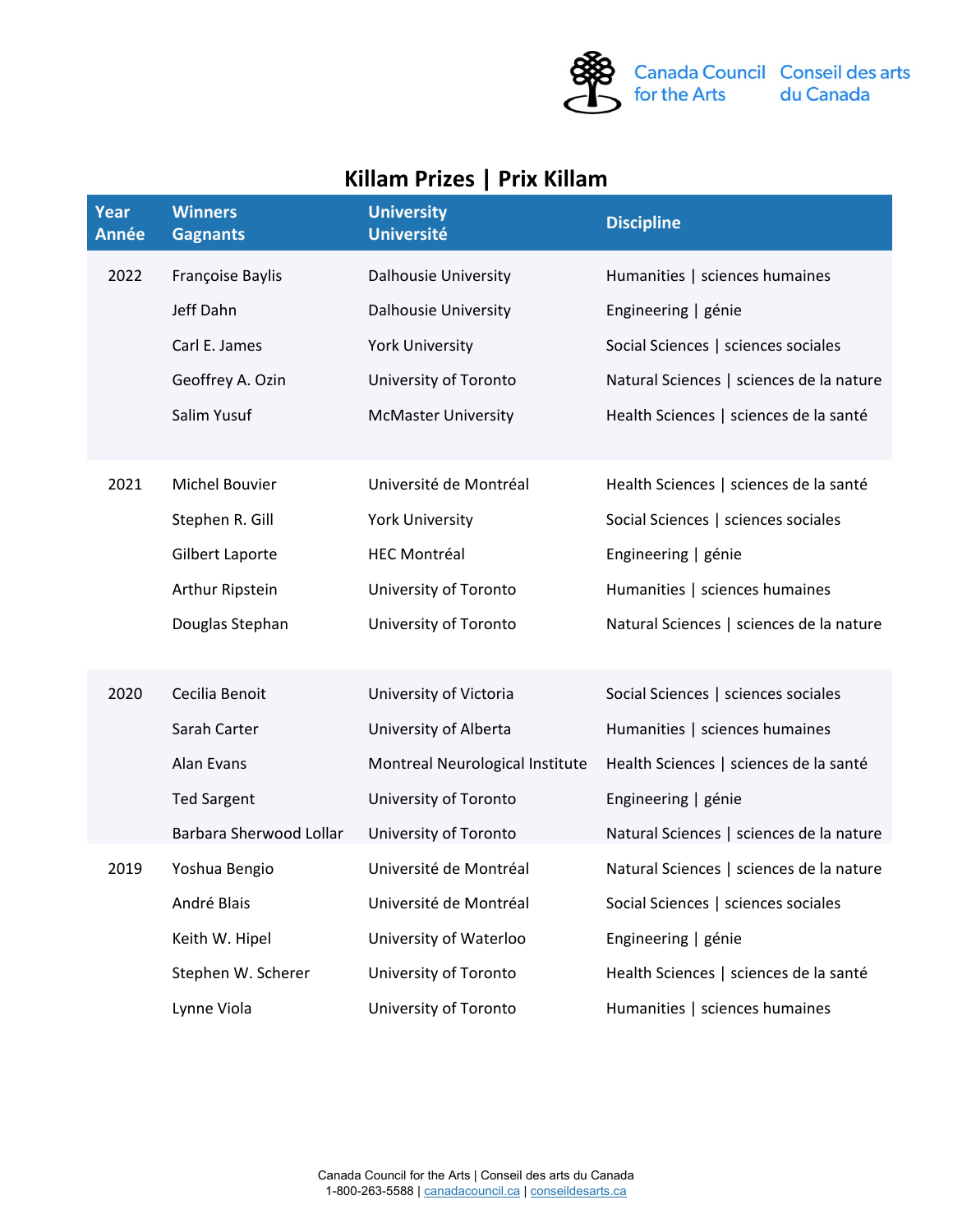

| 2018 | André Gaudreault        | Université de Montréal         | Humanities   sciences humaines           |
|------|-------------------------|--------------------------------|------------------------------------------|
|      | Vladimir Hachinski      | <b>Western University</b>      | Health Sciences   sciences de la santé   |
|      | <b>Walter Herzog</b>    | University of Calgary          | Engineering   génie                      |
|      | James Pinfold           | University of Alberta          | Natural Sciences   sciences de la nature |
|      | Janet Werker            | University of British Columbia | Social Sciences   sciences sociales      |
|      |                         |                                |                                          |
| 2017 | John Burrows            | University of Victoria         | Social Sciences   sciences sociales      |
|      | W. Ford Doolittle       | Dalhousie University           | Natural Sciences   sciences de la nature |
|      | Thomas Hurka            | University of Toronto          | Humanities   sciences humaines           |
|      | <b>Julio Montaner</b>   | University of British Columbia | Health Sciences   sciences de la santé   |
|      | Molly Shoichet          | University of Toronto          | Engineering   génie                      |
|      |                         |                                |                                          |
| 2016 | Axel Becke              | <b>Dalhousie University</b>    | Natural Sciences   sciences de la nature |
|      | <b>Isabelle Daunais</b> | <b>McGill University</b>       | Humanities   sciences humaines           |
|      | Elizabeth A. Edwards    | University of Toronto          | Engineering   génie                      |
|      | Steven A. Narod         | University of Toronto          | Health Sciences   sciences de la santé   |
|      | <b>Daniel Trefler</b>   | University of Toronto          | Social Sciences   sciences sociales      |
|      |                         |                                |                                          |
| 2015 | David M.R. Bentley      | <b>Western University</b>      | Humanities   sciences humaines           |
|      | Vijay K. Bhargava       | University of British Columbia | Engineering   génie                      |
|      | Victoria M. Kaspi       | <b>McGill University</b>       | Natural Sciences   sciences de la nature |
|      | Donald J. Savoie        | Université de Moncton          | Social Sciences   sciences sociales      |
|      | D. Lorne Tyrrell        | University of Alberta          | Health Sciences   sciences de la santé   |
|      |                         |                                |                                          |
| 2014 | Sajeev John             | University of Toronto          | Natural Sciences   sciences de la nature |
|      | <b>Andreas Mandelis</b> | University of Toronto          | Engineering   génie                      |
|      | James Miller            | University of Saskatchewan     | Humanities   sciences humaines           |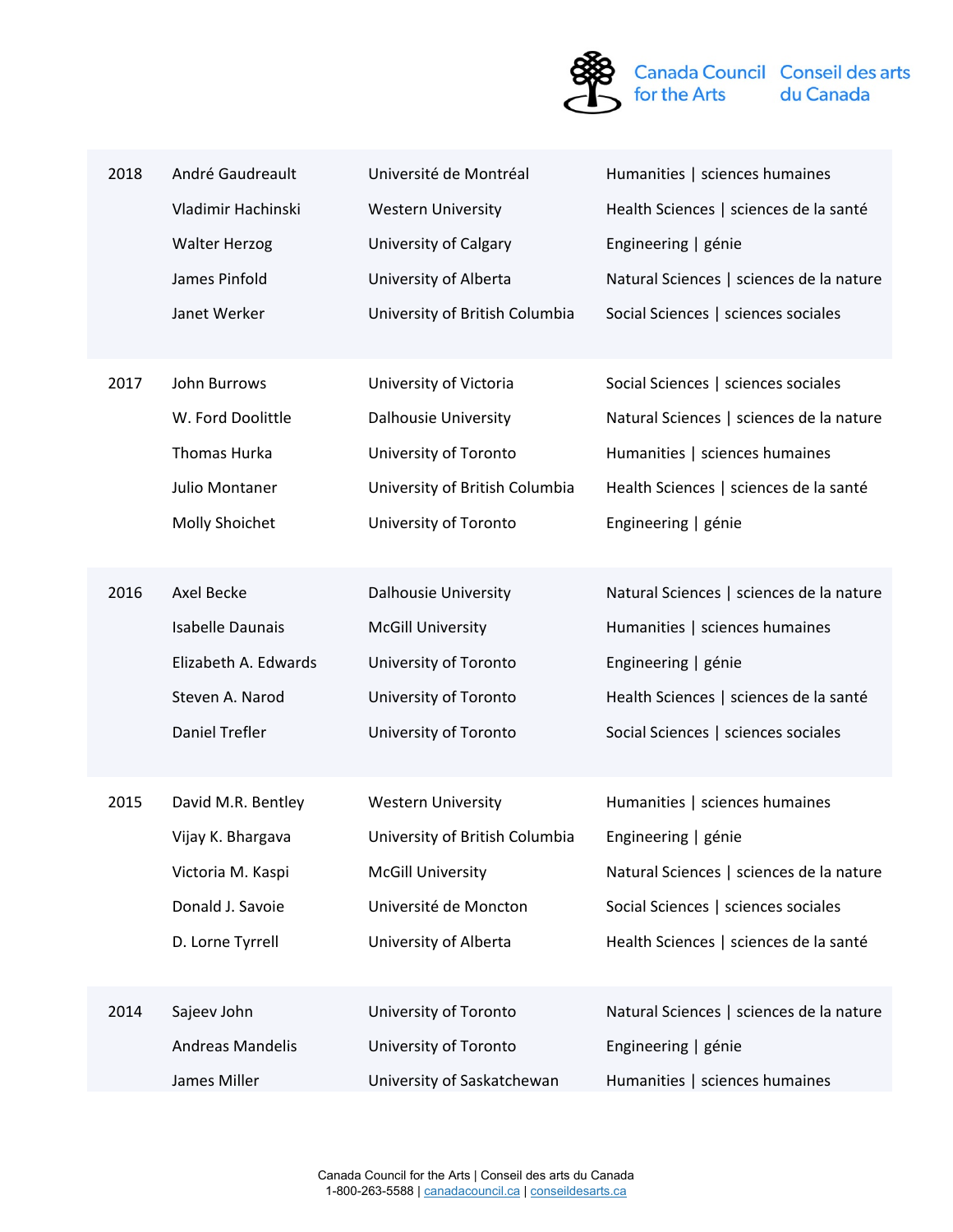

|      | <b>Francis Plummer</b> | University of Manitoba         | Health Sciences   sciences de la santé   |
|------|------------------------|--------------------------------|------------------------------------------|
|      | Fraser Taylor          | Carleton University            | Social Sciences   sciences sociales      |
| 2013 | Lorne A. Babiuk        | University of Alberta          | Health Sciences   sciences de la santé   |
|      | John F. McGarry        | Queen's University             | Social Sciences   sciences sociales      |
|      | Witold Pedrycz         | University of Alberta          | Engineering   génie                      |
|      | W. Richard Peltier     | University of Toronto          | Natural Sciences   sciences de la nature |
|      | Paul Thagard           | University of Waterloo         | Humanities   sciences humaines           |
| 2012 | Jean Grondin           | Université de Montréal         | Humanities   sciences humaines           |
|      | Geoffrey Hinton        | University of Toronto          | Engineering   génie                      |
|      | Louis Taillefer        | Université de Sherbrooke       | Natural Sciences   sciences de la nature |
|      | Mark A. Wainberg       | Jewish General Hospital/McGill | Health Sciences   sciences de la santé   |
|      | John Whalley           | University of Western Ontario  | Social Sciences   sciences sociales      |
| 2011 | <b>Gilles Brassard</b> | Université de Montréal         | Natural Sciences   sciences de la nature |
|      | Michael Reuben Hayden  | University of British Columbia | Health Sciences   sciences de la santé   |
|      | Keren Dichter Rice     | University of Toronto          | Humanities   sciences humaines           |
|      | Lotfollah Shafai       | University of Manitoba         | Engineering   génie                      |
|      | Mark Peter Zanna       | University of Waterloo         | Social Sciences   sciences sociales      |
| 2010 | Ellen Bialystok        | <b>York University</b>         | Social Sciences   sciences sociales      |
|      | R. Mark Henkelman      | SickKids Research Institute    | Health Sciences   sciences de la santé   |
|      | Ming Li                | University of Waterloo         | Engineering   génie                      |
|      | Arthur B. McDonald     | Queen's University             | Natural Sciences   sciences de la nature |
|      | James Hamilton Tully   | University of Victoria         | Humanities   sciences humaines           |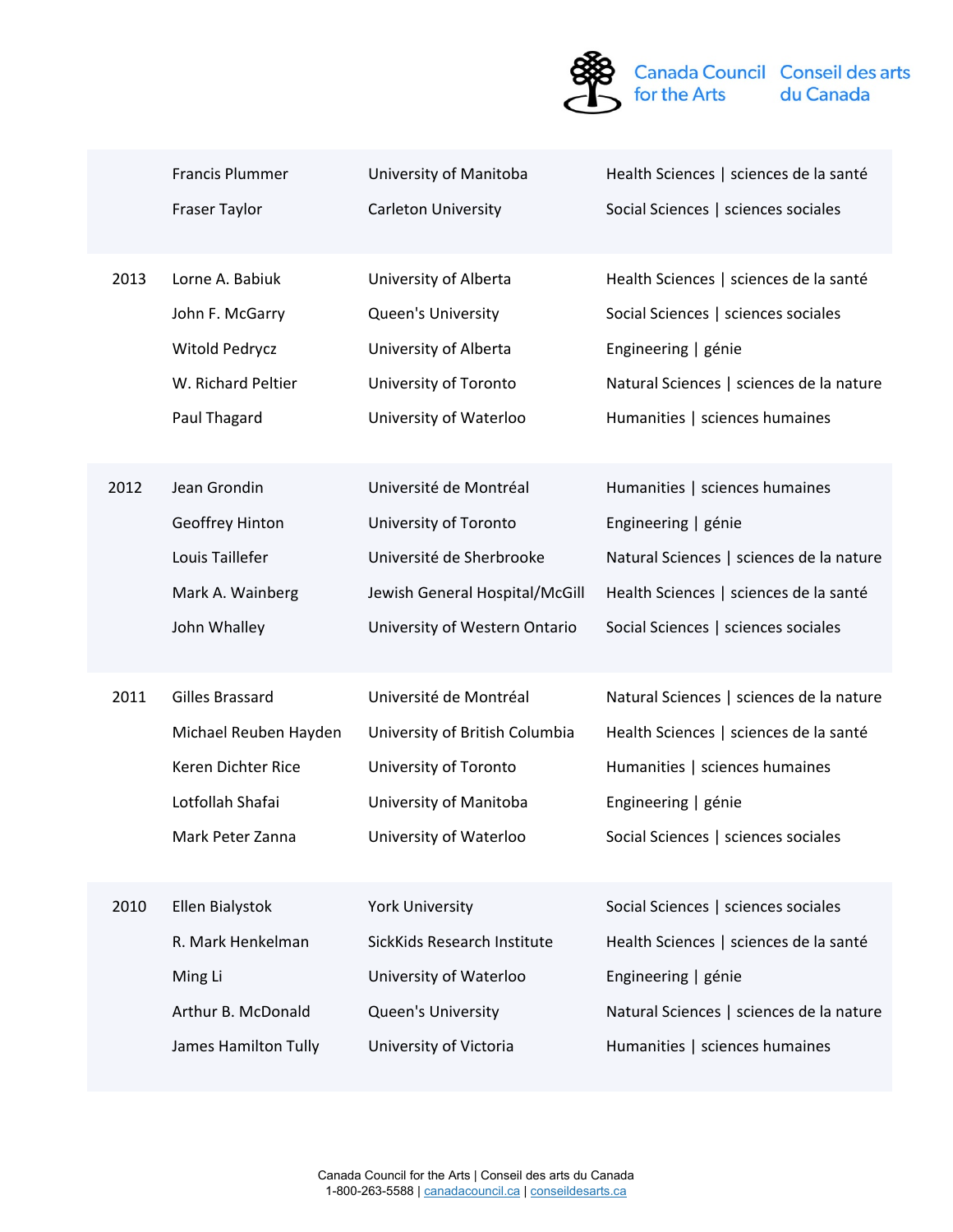

| 2009 | <b>Philippe Gros</b>   | <b>McGill University</b>       | Health Sciences   sciences de la santé   |
|------|------------------------|--------------------------------|------------------------------------------|
|      | Wagdi G. Habashi       | <b>McGill University</b>       | Engineering   génie                      |
|      | François Ricard        | <b>McGill University</b>       | Humanities   sciences humaines           |
|      | John P. Smol           | Queen's University             | Natural Sciences   sciences de la nature |
|      | Ernest J. Weinrib      | University of Toronto          | Social Sciences   sciences sociales      |
|      |                        |                                |                                          |
| 2008 | Constance Backhouse    | University of Ottawa           | Social Sciences   sciences sociales      |
|      | Sherrill E. Grace      | University of British Columbia | Humanities   sciences humaines           |
|      | Frank C. Hawthorne     | University of Manitoba         | Natural Sciences   sciences de la nature |
|      | Michael V. Sefton      | University of Toronto          | Engineering   génie                      |
|      | Peter St George-Hyslop | University of Toronto          | Health Sciences   sciences de la santé   |
| 2007 | J. Richard Bond        | University of Toronto          | Natural Sciences   sciences de la nature |
|      | Robert E.W. Hancock    | University of British Columbia | Health Sciences   sciences de la santé   |
|      | Roderick A. Macdonald  | <b>McGill University</b>       | Social Sciences   sciences sociales      |
|      | Shana Poplack          | University of Ottawa           | Humanities   sciences humaines           |
|      | A.P.S. Selvadurai      | <b>McGill University</b>       | Engineering   génie                      |
|      |                        |                                |                                          |
| 2006 | Paul Corkum            | National Research Council      | Natural Sciences   sciences de la nature |
|      | Jean-Marie Dufour      | Université de Montréal         | Social Sciences   sciences sociales      |
|      | <b>B. Brett Finlay</b> | University of British Columbia | Health Sciences   sciences de la santé   |
|      | Roderick I.L. Guthrie  | <b>McGill University</b>       | Engineering   génie                      |
|      | Susan Sherwin          | <b>Dalhousie University</b>    | Humanities   sciences humaines           |
|      |                        |                                |                                          |
| 2005 | Luc Devroye            | <b>McGill University</b>       | Engineering   génie                      |
|      | Brian K. Hall          | <b>Dalhousie University</b>    | Natural Sciences   sciences de la nature |
|      | Linda Hutcheon         | University of Toronto          | Humanities   sciences humaines           |
|      | Margaret Lock          | <b>McGill University</b>       | Social Sciences   sciences sociales      |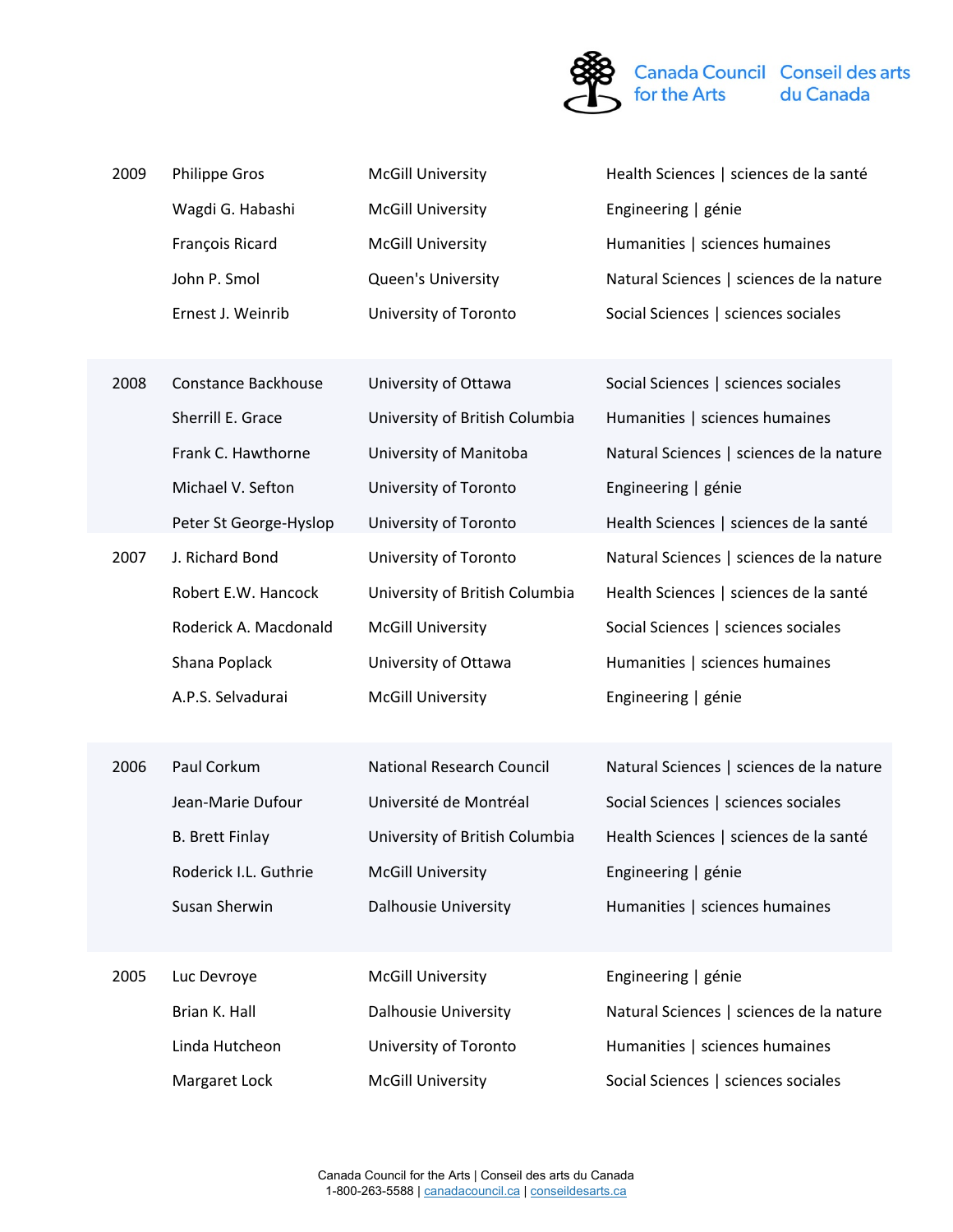

| 2004 | James G. Arthur<br>Will Kymlicka<br>Jean-Jacques Nattiez<br>Janet Rossant<br>R. Kerry Rowe        | University of Toronto<br>Queen's University<br>Université de Montréal<br>Samuel Lunenfeld Research<br>Institute/ Mount Sinai Hospital/<br>University of Toronto.<br>Queen's University | Natural Sciences   sciences de la nature<br>Social Sciences   sciences sociales<br>Humanities   sciences humaines<br>Health Sciences   sciences de la santé<br>Engineering   genie                                 |
|------|---------------------------------------------------------------------------------------------------|----------------------------------------------------------------------------------------------------------------------------------------------------------------------------------------|--------------------------------------------------------------------------------------------------------------------------------------------------------------------------------------------------------------------|
| 2003 | Edward J. Davison<br>W. Erwin Diewert<br>François Duchesneau<br><b>Tak Mak</b><br>David Schindler | University of Toronto<br>University of British Columbia<br>Université de Montréal<br>University of Toronto<br>University of Alberta                                                    | Engineering   génie<br>Social Sciences   sciences sociales<br>Humanities   sciences humaines<br>Health Sciences   sciences de la santé<br>Natural Sciences   sciences de la nature                                 |
| 2002 | <b>Harry Arthurs</b><br>Nicolas Georganas<br>Ian Hacking<br>Robert V. Moody<br>Lap-Chee Tsui      | Osgoode Law School/ York<br>University<br>University of Ottawa<br>University of Toronto<br>University of Alberta                                                                       | Social Sciences   sciences sociales<br>Engineering   génie<br>Humanities   sciences humaines<br>Natural Sciences   sciences de la nature<br>SickKids/ University of Toronto Health Sciences   sciences de la santé |
| 2001 | Werner Kalow<br><b>Ronald Melzack</b><br>Norbert R. Morgenstern                                   | University of Toronto<br><b>McGill University</b><br>University of Alberta                                                                                                             | Health Sciences   sciences de la santé<br>Natural Sciences   sciences de la nature<br>Engineering   génie                                                                                                          |

Nahum Sonenberg McGill University Health Sciences | sciences de la santé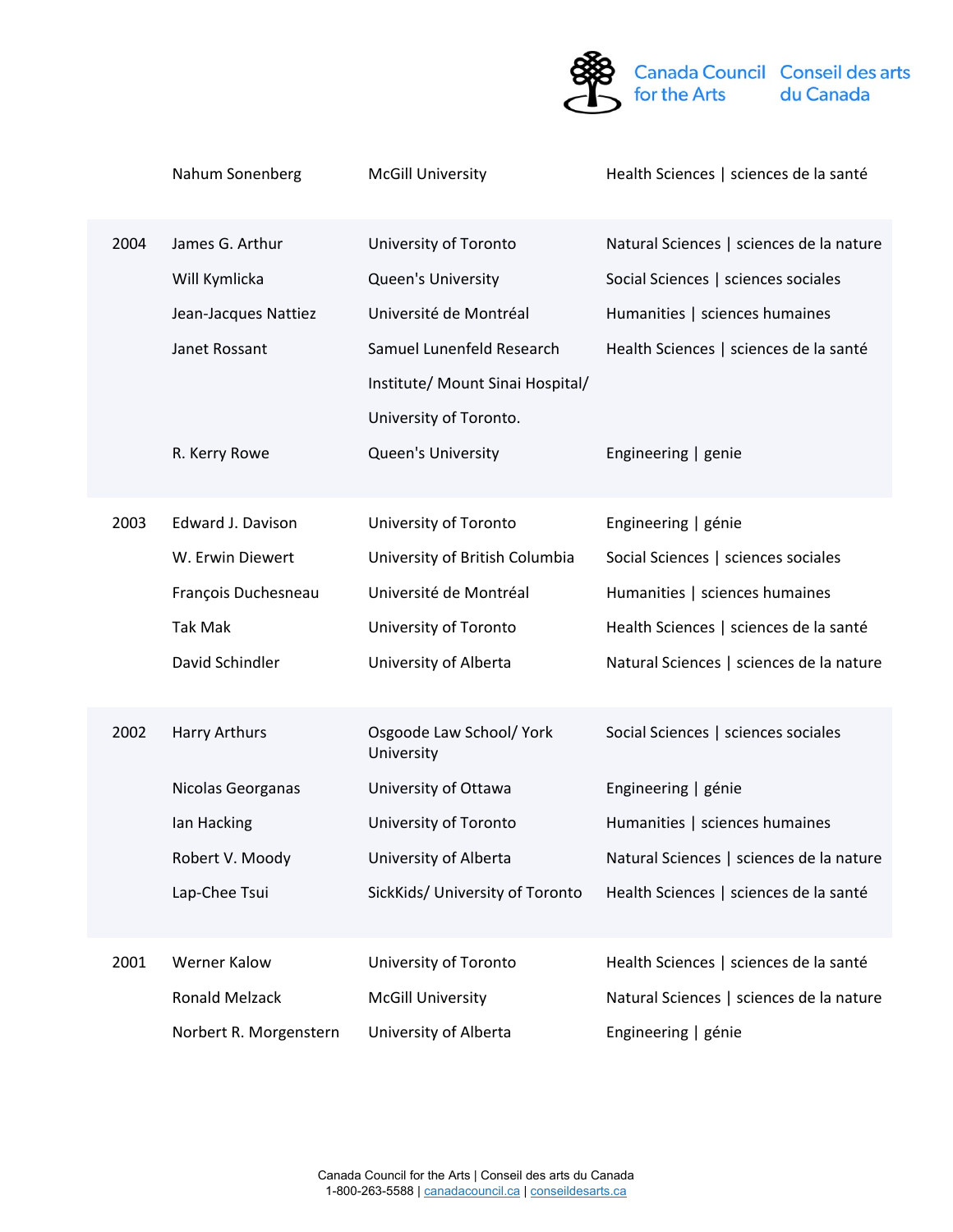

| 2000 | Paul Brumer            | University of Toronto                                                      | Natural Sciences   sciences de la nature |
|------|------------------------|----------------------------------------------------------------------------|------------------------------------------|
|      | Fergus I. M. Craik     | University of Toronto                                                      | Natural Sciences   sciences de la nature |
|      | John J. Jonas          | <b>McGill University</b>                                                   | Engineering   génie                      |
|      | Anthony J. Pawson      | University of Toronto                                                      | Health Sciences   sciences de la santé   |
| 1999 | Albert J. Aguayo       | <b>McGill University</b>                                                   | Health Sciences   sciences de la santé   |
|      | Maurice A. Bergougnou  | University of Western Ontario                                              | Engineering   génie                      |
|      | <b>Walter Hardy</b>    | University of British Columbia                                             | Natural Sciences   sciences de la nature |
| 1998 | <b>Fernand Labrie</b>  | Université Laval (CHUL)                                                    | Health Sciences   sciences de la santé   |
|      | Martha Salcudean       | University of British Columbia                                             | Engineering   génie                      |
|      | Juan C. (Tito) Scaiano | University of Ottawa                                                       | Natural Sciences   sciences de la nature |
|      |                        |                                                                            |                                          |
| 1997 | Stephen A. Cook        | University of Toronto                                                      | Engineering   génie                      |
|      | Stephen A. Hanessian   | Université de Montréal                                                     | Natural Sciences   sciences de la nature |
|      | David H. MacLennan     | University of Toronto                                                      | Health Sciences   sciences de la santé   |
|      |                        |                                                                            |                                          |
| 1996 | Philip Seeman          | University of Toronto                                                      | Health Sciences   sciences de la santé   |
|      | William G. Unruh       | University of British Columbia                                             | Natural Sciences   sciences de la nature |
| 1995 | Myer Bloom             | University of British Columbia                                             | Natural Sciences   sciences de la nature |
|      | George D. Zames        | <b>McGill University</b>                                                   | Engineering   génie                      |
|      | Michel Chrétien        | Institut de recherches cliniques<br>de Montréal/ Université de<br>Montréal | Health Sciences   sciences de la santé   |
| 1994 | Adrian G. Brook        | University of Toronto                                                      | Natural Sciences   sciences de la nature |
|      | C. André T. Salama     | University of Toronto                                                      | Engineering   génie                      |
|      |                        |                                                                            |                                          |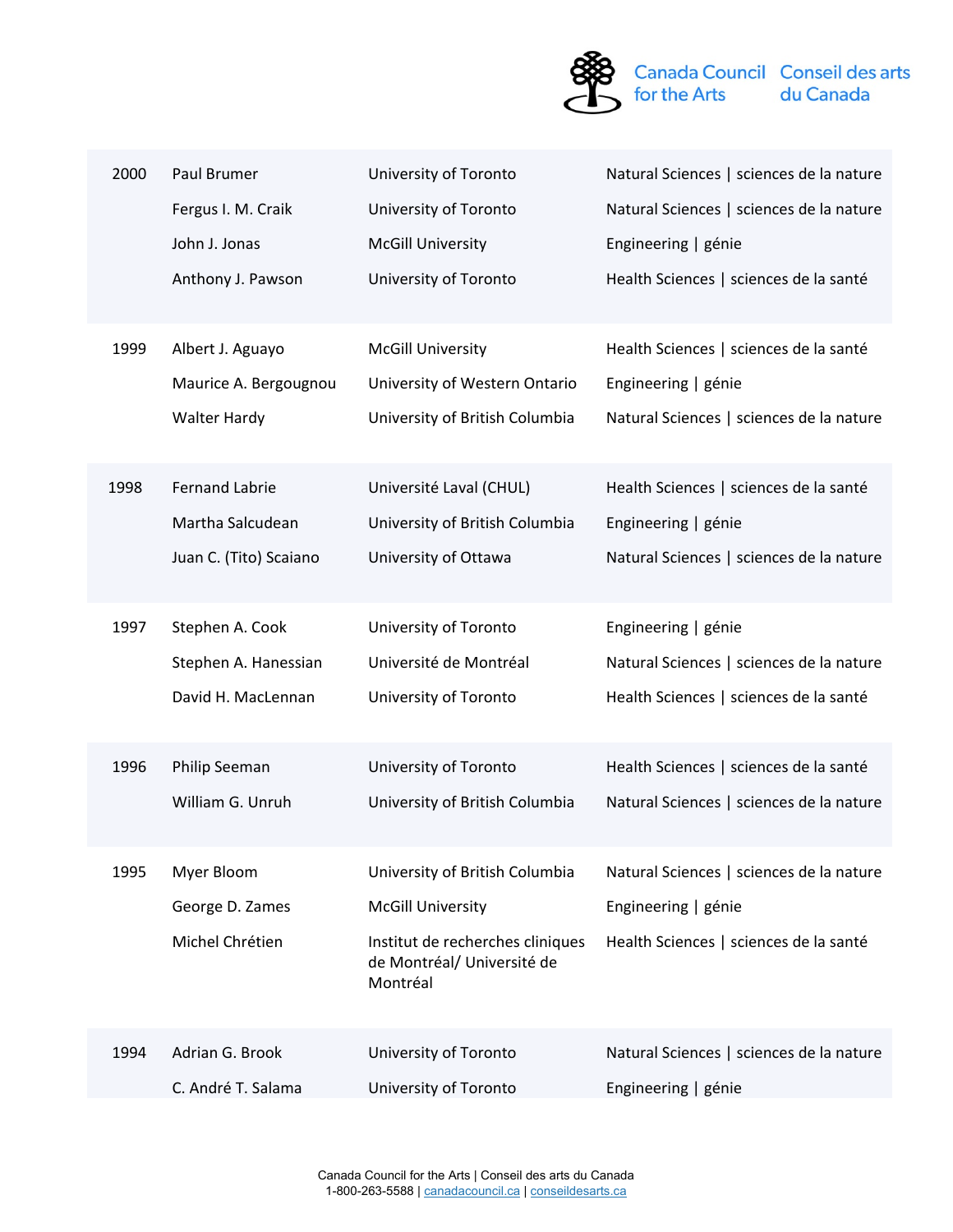

|      | <b>Endel Tulving</b>                                           | University of Toronto                                                                                   | Health Sciences   sciences de la santé                                                                                         |
|------|----------------------------------------------------------------|---------------------------------------------------------------------------------------------------------|--------------------------------------------------------------------------------------------------------------------------------|
| 1993 | Alan G. Davenport                                              | University of Western Ontario                                                                           | Engineering   génie                                                                                                            |
|      | Peter W. Hochachka                                             | University of British Columbia                                                                          | Natural Sciences   sciences de la nature                                                                                       |
|      | André Roch Lecours                                             | Université de Montréal                                                                                  | Health Sciences   sciences de la santé                                                                                         |
| 1992 | Henry A. Becker                                                | Queen's University                                                                                      | Engineering   génie                                                                                                            |
|      | Keith U. Ingold                                                | National Research Council                                                                               | Natural Sciences   sciences de la nature                                                                                       |
|      | Emil Skamene                                                   | <b>McGill University</b>                                                                                | Health Sciences   sciences de la santé                                                                                         |
| 1991 | Jacques de Champlain                                           | Université de Montréal                                                                                  | Health Sciences   sciences de la santé                                                                                         |
|      | Walter H. Dilger                                               | University of Calgary                                                                                   | Engineering   génie                                                                                                            |
|      | Gordon H. Dixon                                                | University of Calgary                                                                                   | Health Sciences   sciences de la santé                                                                                         |
| 1990 | J. William Costerton<br>Maria D. Haust<br>Sidney van den Bergh | University of Calgary<br>University of British Columbia<br><b>Dominion Astrophysical</b><br>Observatory | Natural Sciences   sciences de la nature<br>Health Sciences   sciences de la santé<br>Natural Sciences   sciences de la nature |
| 1989 | J. Keith Brimacombe                                            | University of British Columbia                                                                          | Engineering   génie                                                                                                            |
|      | Jules Hardy                                                    | Université de Montréal                                                                                  | Health Sciences   sciences de la santé                                                                                         |
|      | J. Tuzo Wilson                                                 | University of Toronto                                                                                   | Natural Sciences   sciences de la nature                                                                                       |
| 1988 | Henry J.M. Barnett                                             | University of Western Ontario                                                                           | Health Sciences   sciences de la santé                                                                                         |
|      | William-Henri Gauvin                                           | <b>McGill University</b>                                                                                | Engineering   génie                                                                                                            |
|      | John C. Polanyi                                                | University of Toronto                                                                                   | Natural Sciences   sciences de la nature                                                                                       |